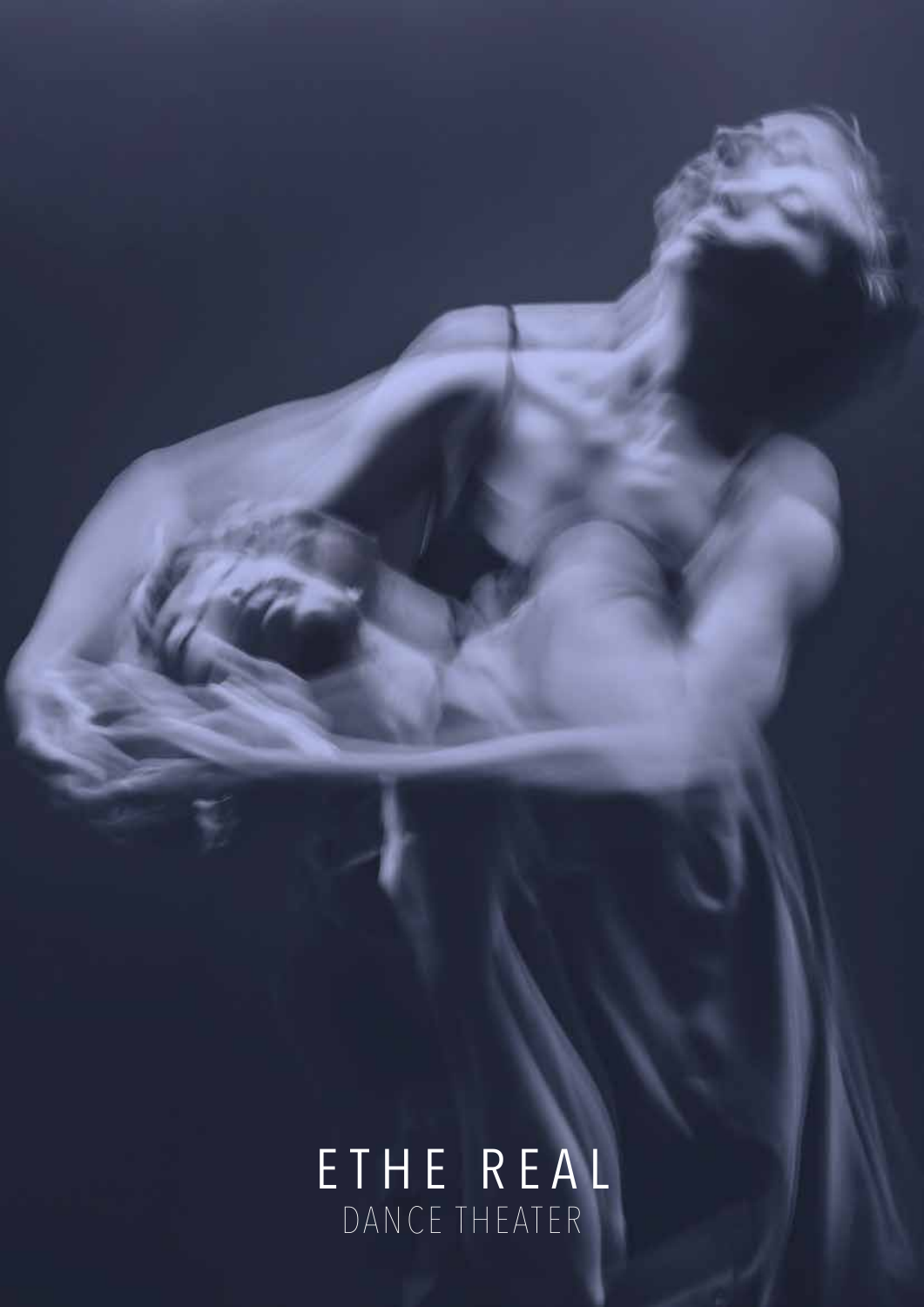#### ETHE REAL A fairy tale based on the dreams and memories of its performers.

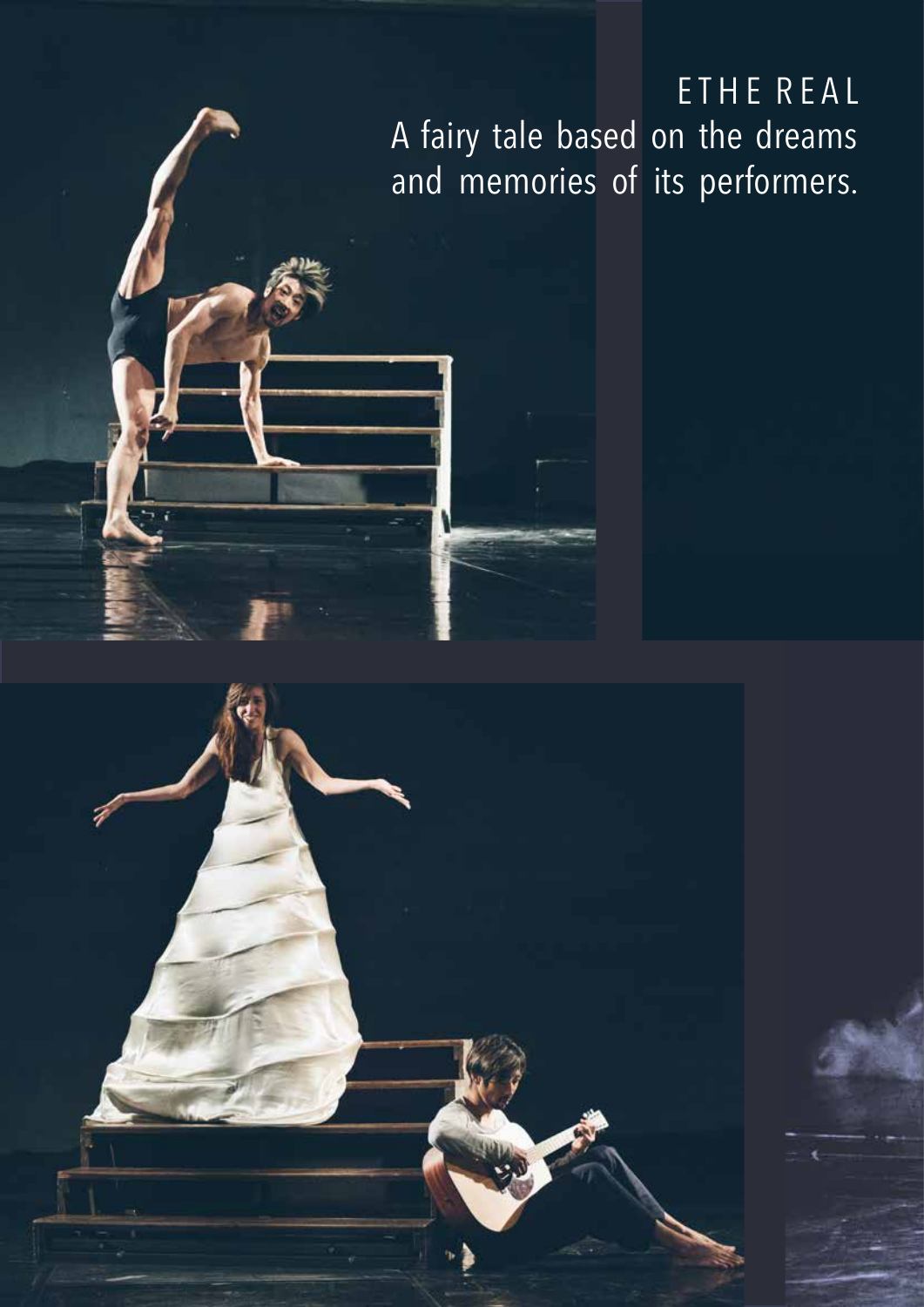# **CONCEPT**

E T H E R E A L is an impressionistic dance theater piece with live music. It is a collage of dreams and revived memories that happen from a dusk until the forthcoming dawn, as delicate and light as a nostalgic river flowing somewhere in Japan or the wind spreading oregano sense on a Greek island.

At the intersection of two ancient cultures and their symbology, the piece extracts the essence from the most intangible part of ourselves - our dreams, reveries, fears and memories. Bringing an archetypal force on stage, the performance transforms into a whirl that moves us and everything around us.

E T H E R E A L... as the crickets chirring, as the water rippling, as the wind, as the moonlight... as the life itself. Time is running out! Tic tac tic tac tic tac… Will our personal utopia still be on the horizon when the reality wakes us up?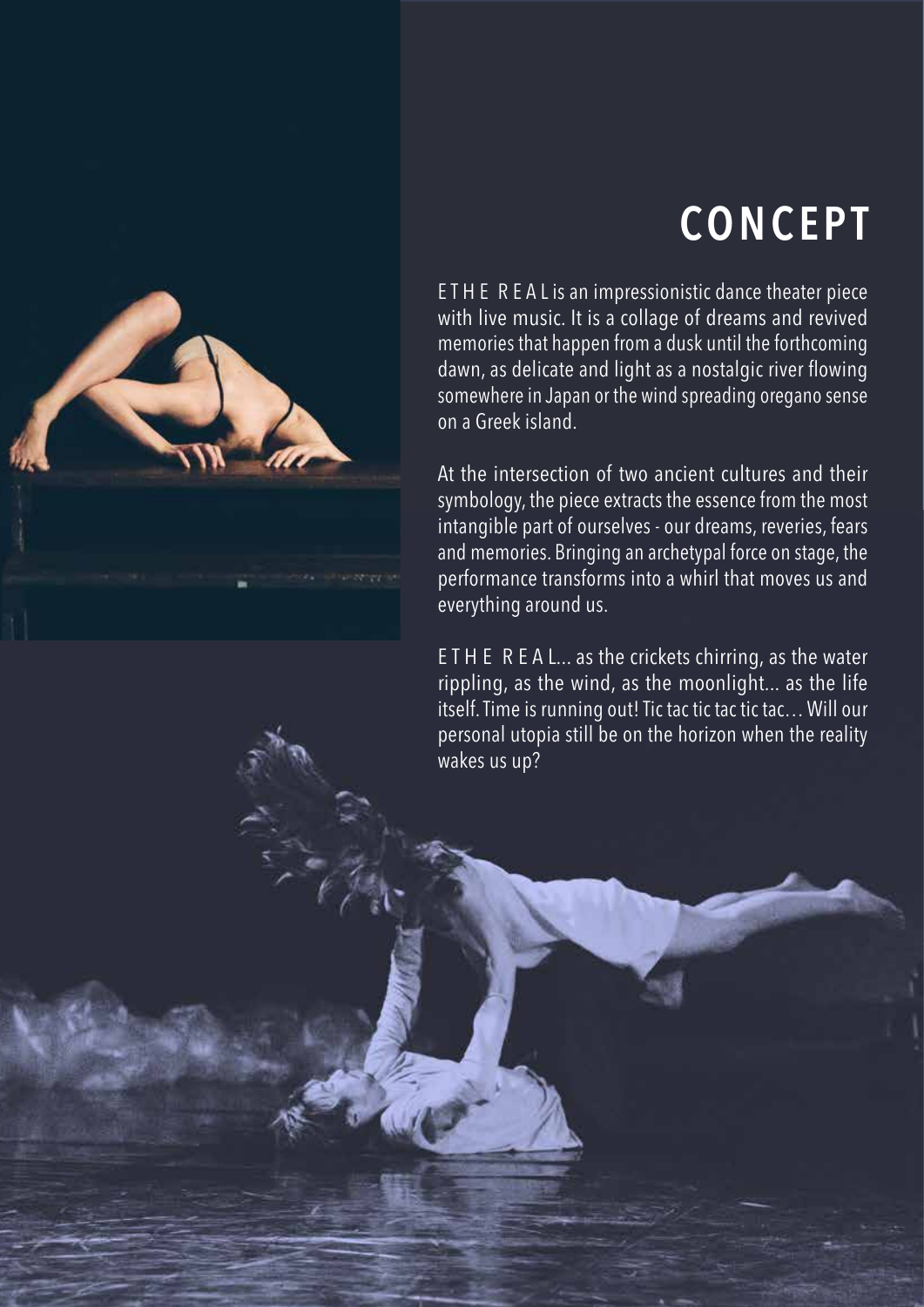*"Colorful, in the best sense of the word, E T H E R E A L is as alive as child's imagination, letting even the youngest audience members fully enjoy and for moments also stay breathless".*  Stella Zannou, choreographer, Berlin

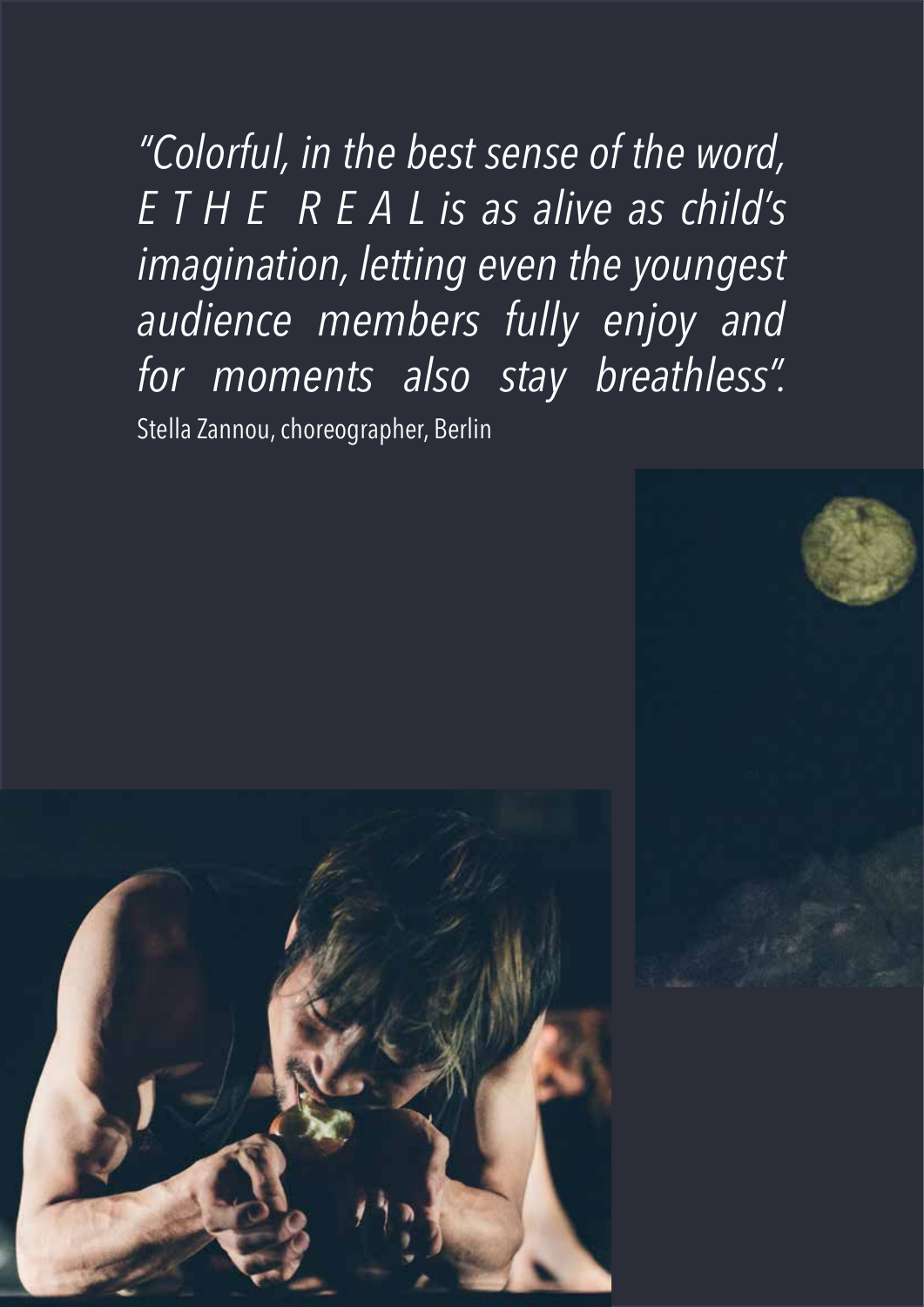



# **TRAILER:**

**<https://vimeo.com/286160414>**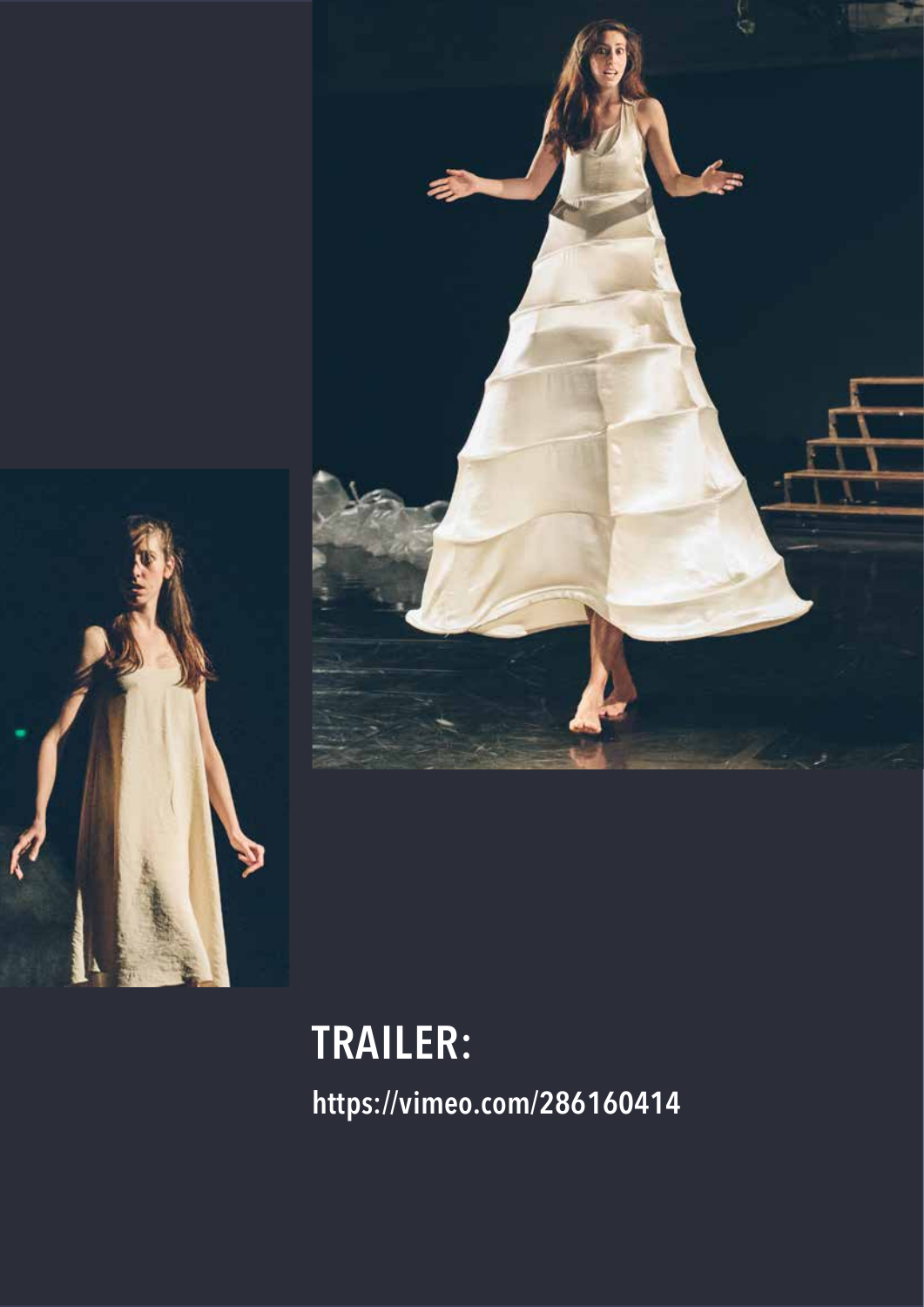

Co-production Constanza Macras I Dorkypark, Berlin EX-teater, Ljubljana

Language of the performance: English or Greek Running time: 40 min Cast: minimum 2 performers (dancers) possible 3 or 4 with the musicians, 1 technician

Performance suitable for all public, 4+

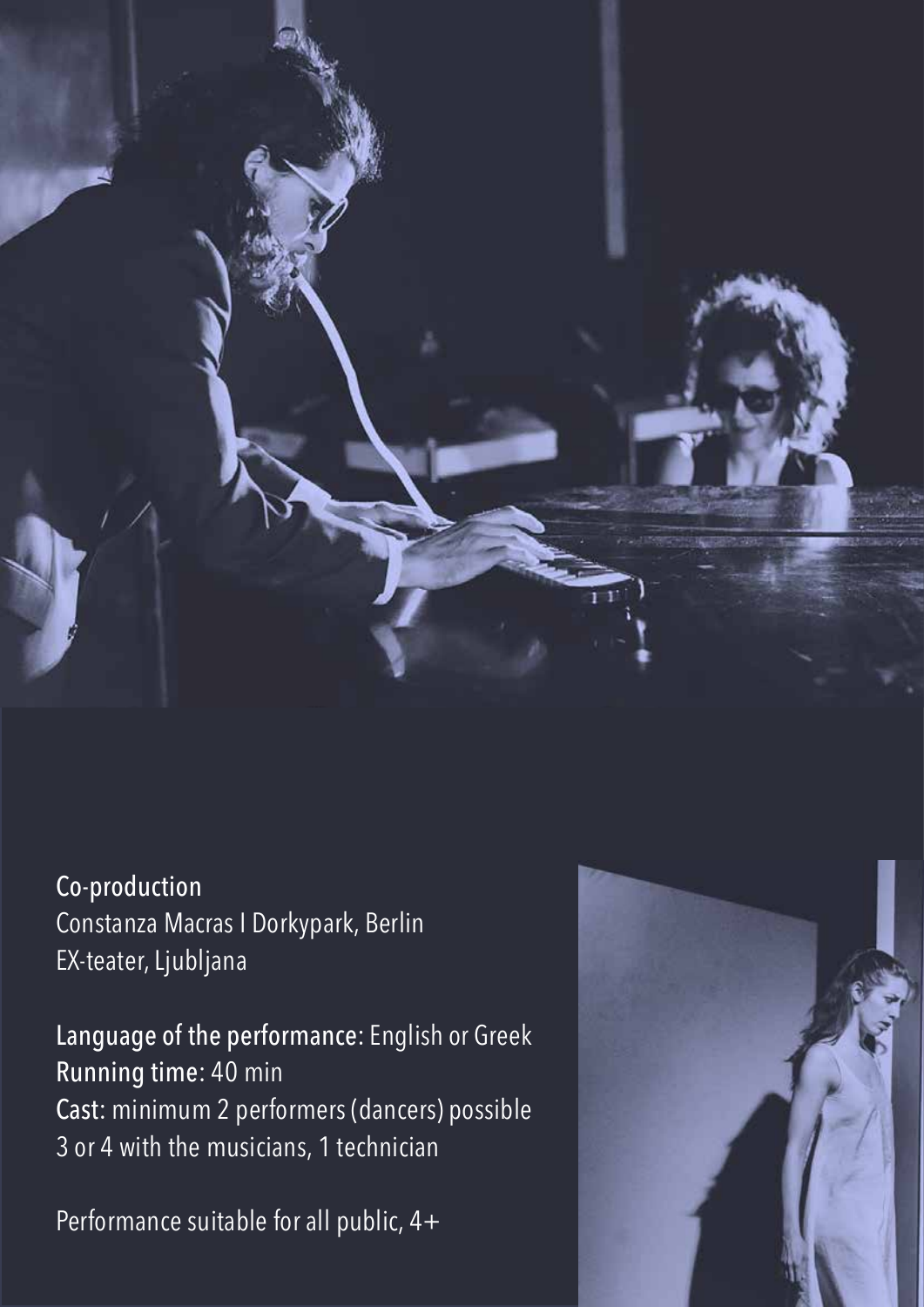# **CREDITS**

Choreography & Dance: Emmanouela Dolianiti & Yuya Fujinami Direction: Hristina Vasić Tomše Costume design: Minako Kubo & Yota Okuyama Set & Graphic design: Paula Vidal Music: Hristina Vasić Tomše, Kiasmos, Irene Skylakaki, Misha Cvijović & Ana Sofrenović, Stefano Ciardi Music performance: Florian Hoffmeier, Hristina Vasić Tomše Photo: Menelaos Liondos Video & Editing: Arata Mori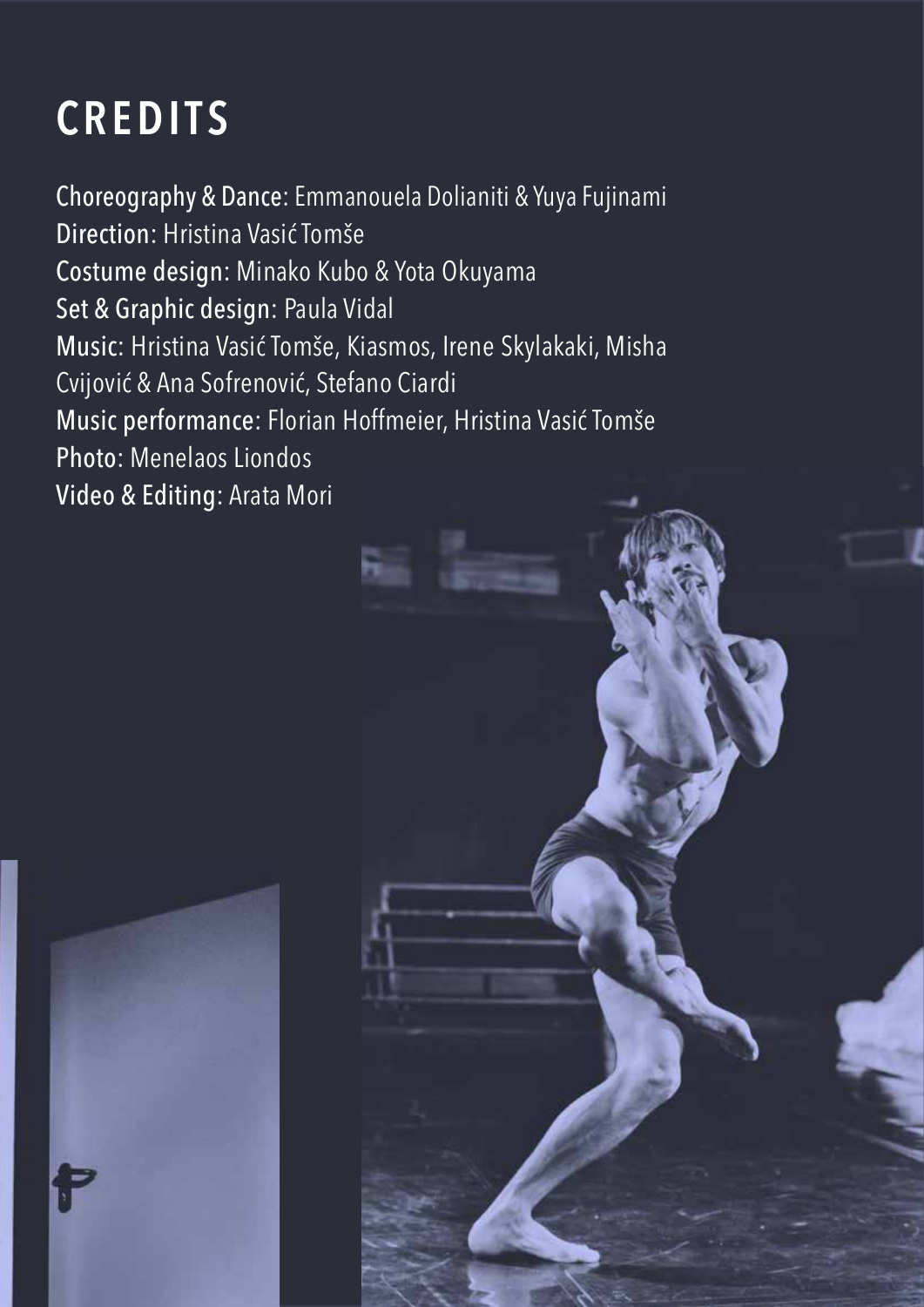### **Floor plan sc. 1:100 Overhead plan sc. 1:100 TECHNICAL REQUIREMENTS**

**FLOOR PLAN**

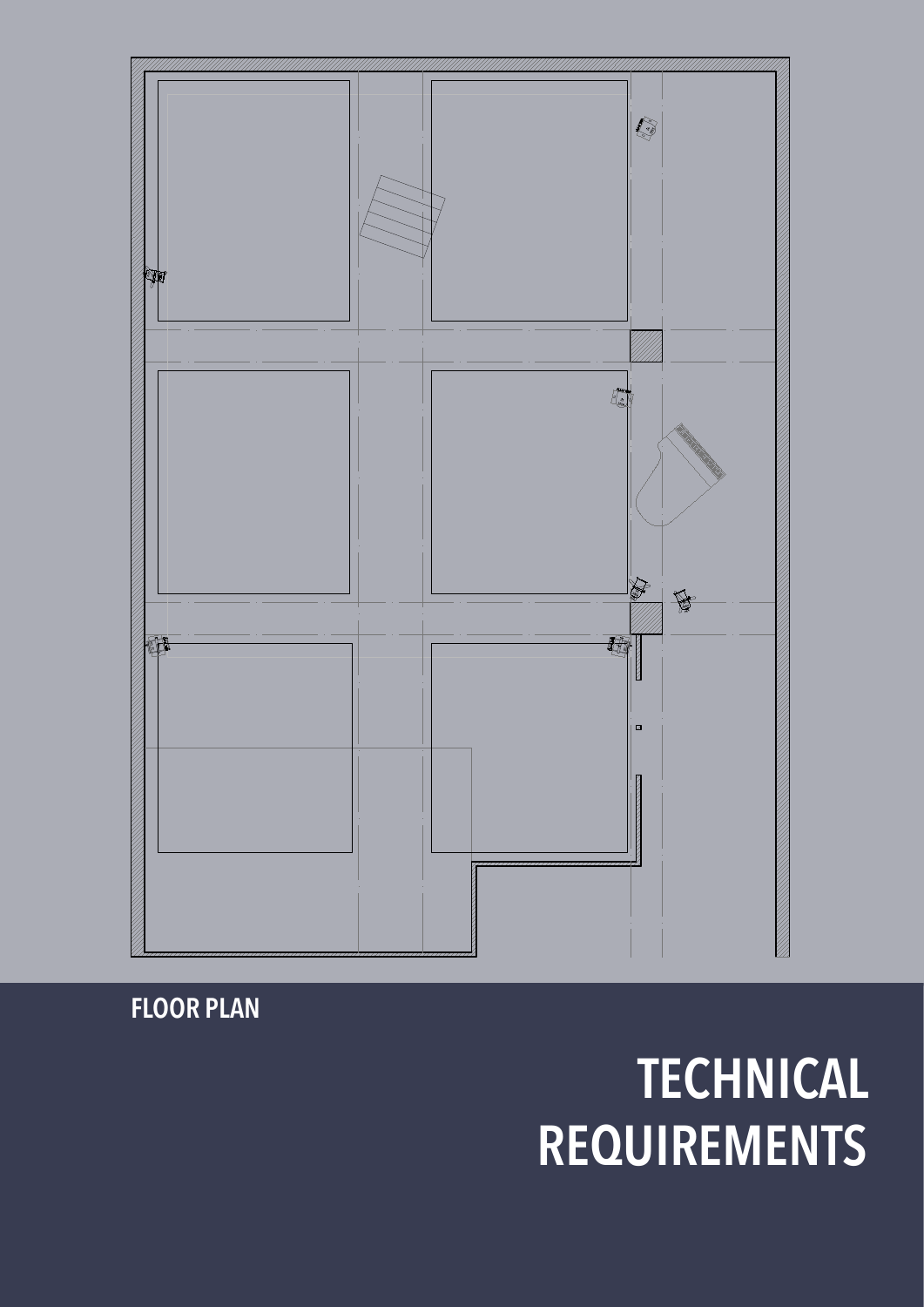

#### **OVERHEAD PLAN**

**Floor plan sc. 1:100 Overhead plan sc. 1:100** Minimal stage dimensions: Width: 9m ; Depth: 8m ; Height: 5m Audience position: frontal Number of spectators: 50 to 700 Floor: black dance floor Stage: black box Installation time: 5 hours Disassembly: 1 hour Do not hesitate to contact us for the detailed technical rider.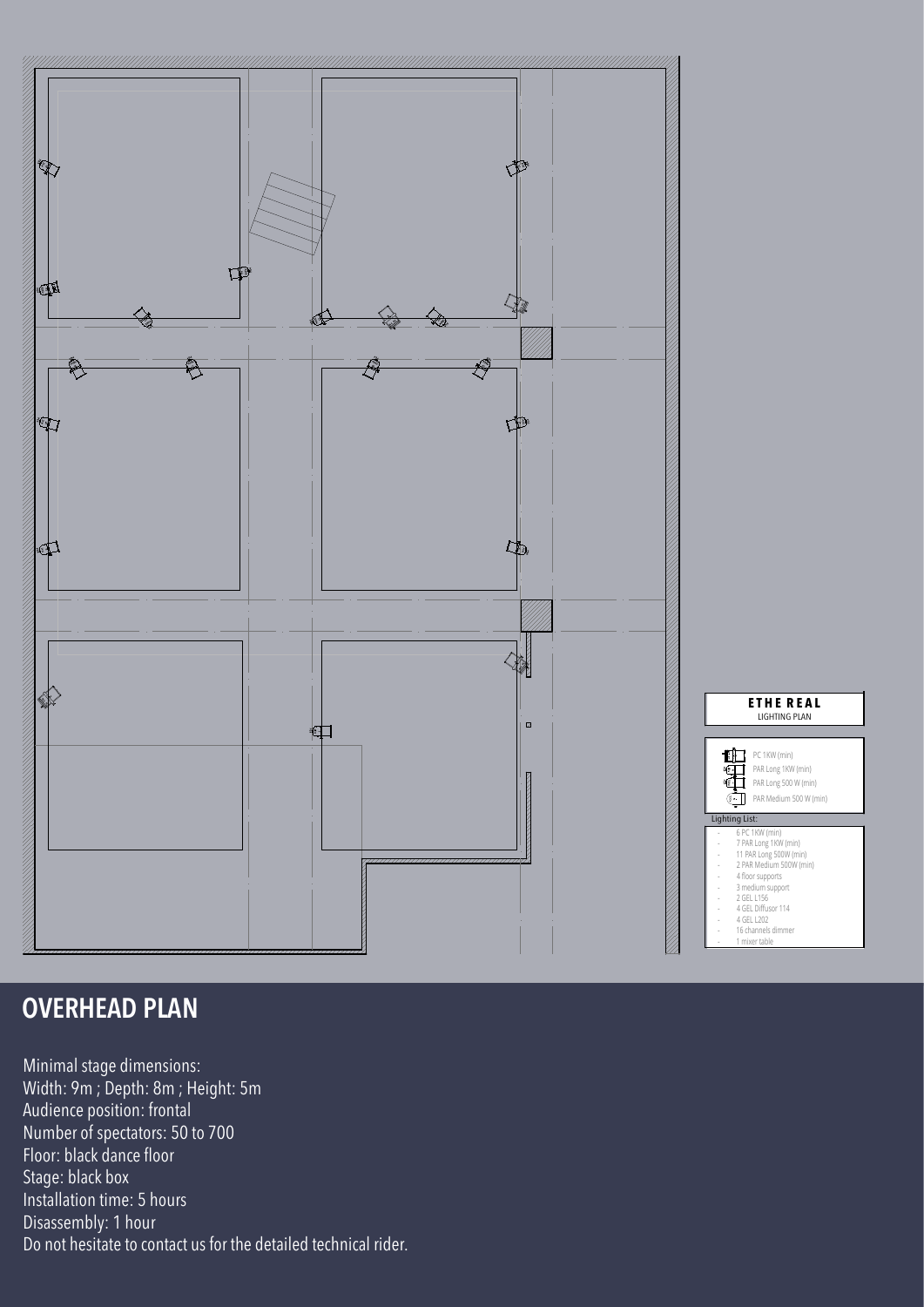

Emmanouela comes from Greece, where she graduated from the National School of Dance in Athens and from the University of Ioannina with studies in Philosophy, Education and Psychology. As a dancer she has been working with Constanza Macras I Dorkypark, Sasha Waltz & Guests, Romeo Castellucci, Kadir Amigo Memis, Stella Zannou, Saori Hala, Fire Circus Walkea, Shape Productions.

# **TEAM**

Emmanouela Dolianiti, Yuya Fujinami and Hristina Vasić Tomše meet in Berlin in 2016, when they co-create the duet memini. Premiered in Japan, dance performance memini wins the audience award as Best Duo 2017 at the 9. Internationales Tanzfestival SoloDuo in Cologne. In 2018 they gather again to create ETHE REAL.



Hristina was born in Belgrade, where she studied Spanish philology. Prior to obtaining a Master's degree in Performing Arts from the University Sophia Antipolis in Nice, she studied Catalan language and theater in Barcelona. She is the artistic director of EX-teater – an initiative for transdisciplinary performance.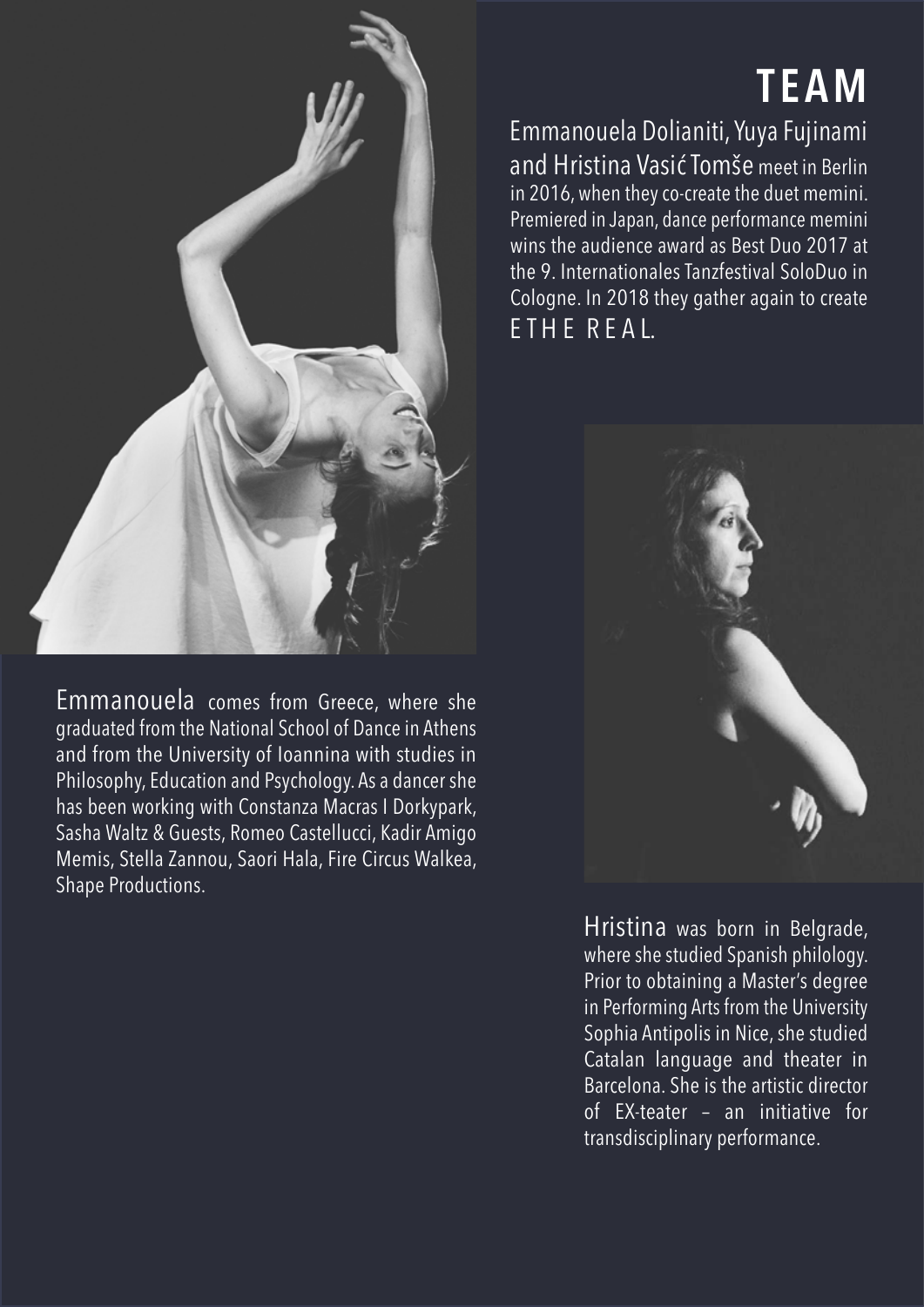Yuya was born in Japan, where he studied dance and gymnastics. After his graduation from the Ballettzentrum Hamburg John Neumeier, he has been working in different theaters, dancing in pieces by Constanza Macras I Dorkypark, Jan Pusch, Stephan Thoss, Roy Assaf, Katrin Hall, Jo Strømgren, Yuki Mori.